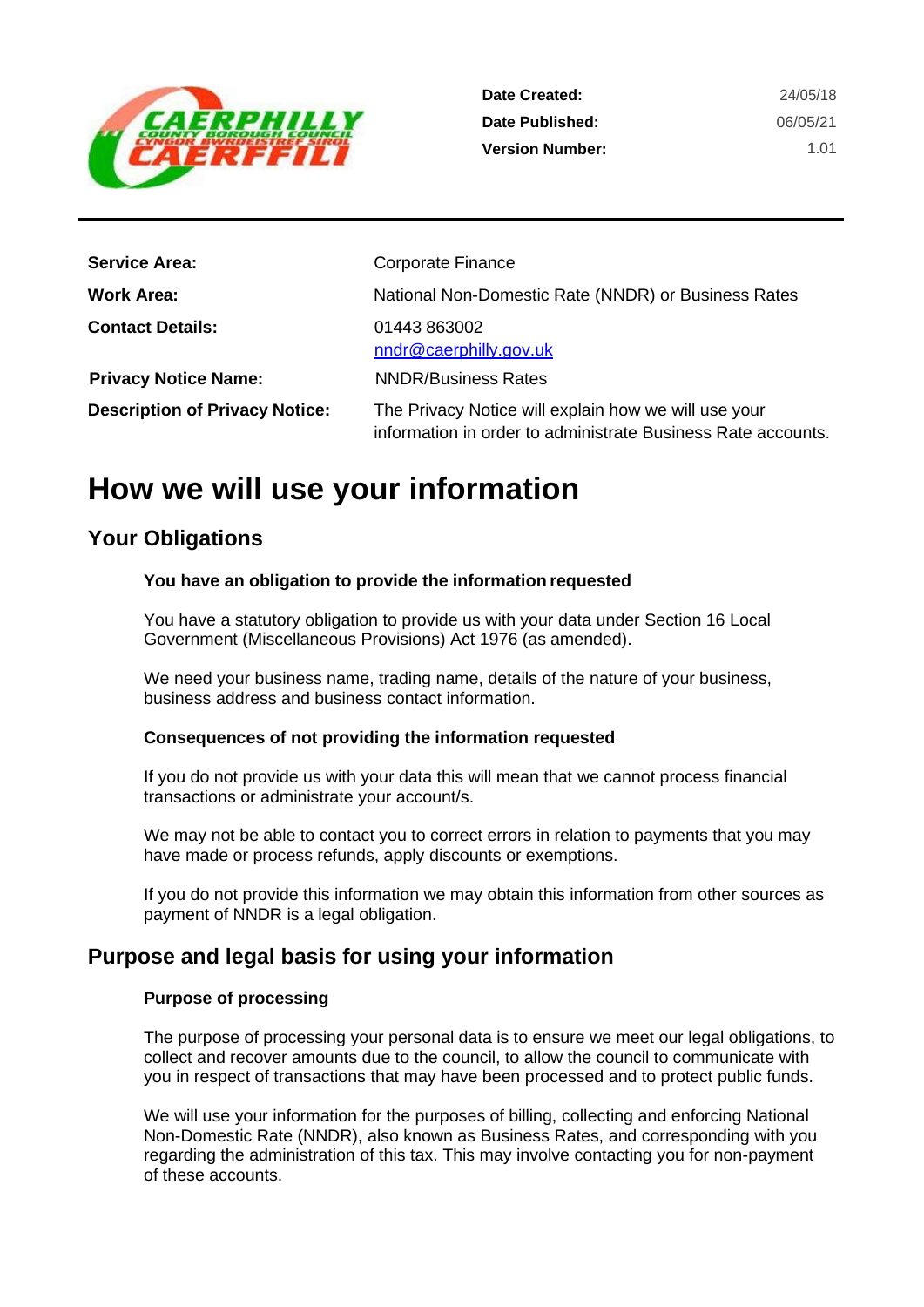In order to do this we need to collect and hold information about you in order to contact you by post, email or telephone. This is to process financial transactions, to update our financial records, to update or maintain your accounts, to allow us to meet our statutory functions effectively and to make best use of public funds.

We are not able to do this if we do not have enough information or correct and accurate information.

We will need your personal information and this may include your name, address and it may also include some sensitive personal information, for example, if you are applying for some types of rate relief.

#### **Legal basis for processing**

There is a statutory / public task obligation to process your information detailed below:

The Local Government Finance Act 1988 (as amended), Rating (Empty Properties) Act 2007 (as amended), The Non-Domestic Rating (Collection and Enforcement) (Local Lists) Regulations 1989 (as amended) and numerous other statutory instrument regulations made under the 1988 Act and other related acts of parliament.

In order for the processing of personal data to be lawful under the General Data Protection Regulations 2016, a valid condition from Article 6 of the Regulations must be identified, which is outlined below:

ie. processing is necessary for the performance of a task carried out in the public interest or in the exercise of official authority vested in the controller

#### **Who will have access to your information**

#### **Identity of Data Controller and Data Protection Officer**

The Data Controller for your information is Caerphilly County Borough Council. The Data Protection Officer is:

Ms Joanne Jones Corporate Information Governance Manager / Data Protection Officer Email: [dataprotection@caerphilly.gov.uk](mailto:dataprotection@caerphilly.gov.uk) Tel: 01443 864322

Other Data Controllers may also be responsible for your information, depending on the specific circumstances. Please contact the Service Area for further information.

#### **Details of main users of your information**

The Council Tax and NNDR (Business Rates) Section will be the main users of your information.

#### **Details of any sharing of your information within Caerphilly County Borough Council**

Information may be shared with our Benefits Section if you are the owner or landlord of a domestic dwelling, such as a flat over a shop, and a tenant living there is claiming a Council Tax Reduction and/or Housing Benefit.

#### We may also share information with:

o Our Legal Section, internal auditors, Corporate Finance service area and our Customer Services;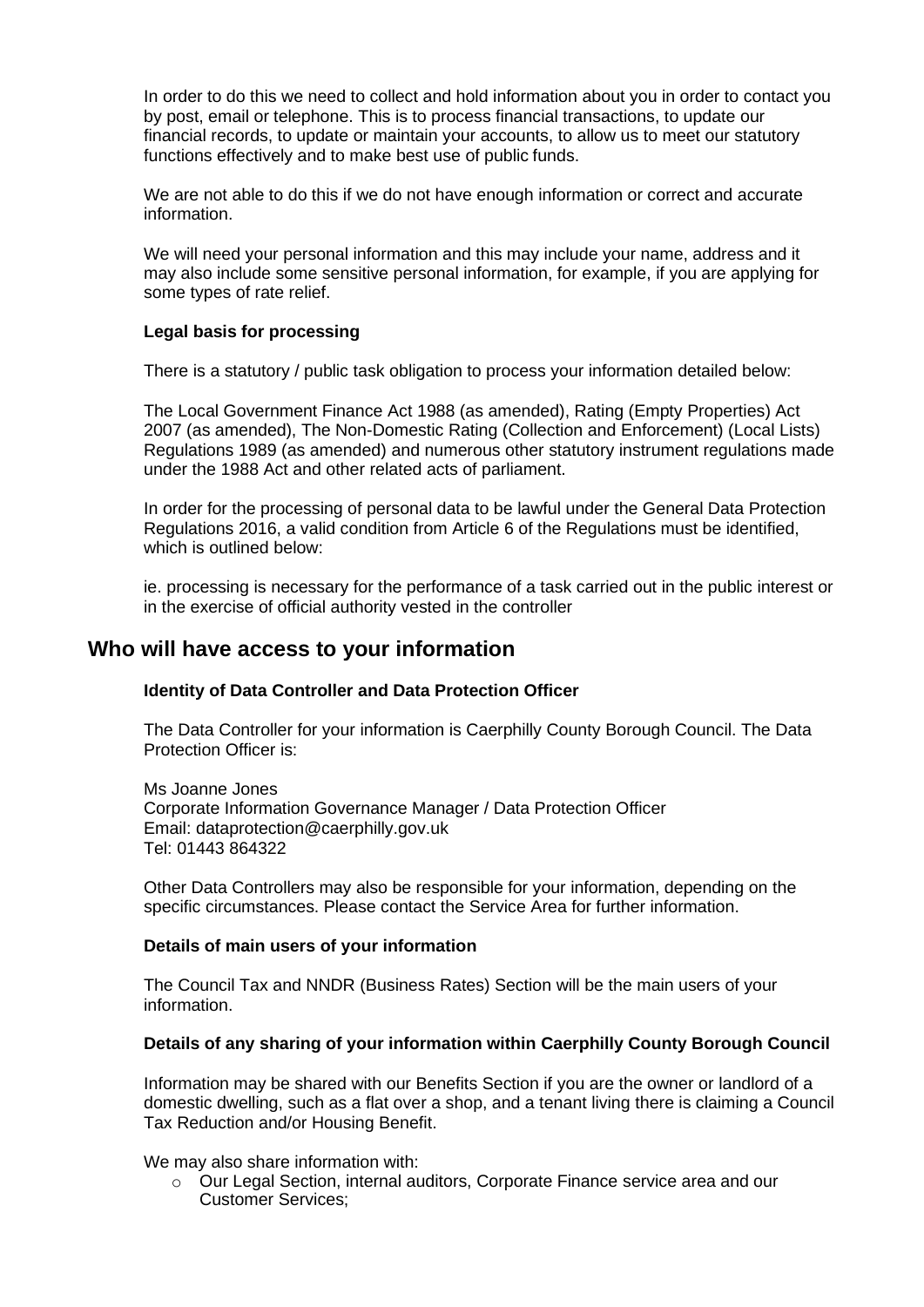- $\circ$  Corporate Finance Sundry Debtors To trace debtors recover revenue for the council
- $\circ$  Corporate Finance Insurance/Risk Section to establish whether a claimant resides at the given address to protect public funds
- o Public Services Enforcement Officers to establish landlord/owner/ rateable occupier details regarding fine enforcement
- o Environmental Health/Building Control to secure dangerous structures; assist in serving enforcement notices to correct address for fly-tipping offences, noise pollution, pest control, dog warden service, trading standards.
- o Planning Local Land and Property Gazetteer (LLPG) to maintain LLPG
- $\circ$  Planning enforcement to assist in serving planning enforcement notices to correct name and address
- $\circ$  Planning Licensing to confirm landlord/owner/ rateable occupier details regarding applications for licenses to sell alcoholic beverages
- $\circ$  Legal Services To establish landlord/owner/rateable occupier details in respect of various legal matters the council is pursuing
- $\circ$  Economic Development to confirm that Business Rate is being paid on a property before issuing payment of various grants
- o Internal Audit.

#### **Details of any sharing of your information with other organisations**

We may share information with:

- $\circ$  We may share your data with relevant enforcement agents and/or debt collection agencies who the council has engaged to collect and recover monies owed to the council.
- $\circ$  We may share your data with specific third parties we have engaged to locate absconded ratepayers.
- $\circ$  We may share your data with the HM Court & Tribunal Service in order to exercise our legal obligations to recover unpaid amounts due to the council.
- $\circ$  We may share your data with the Her Majesty's Revenues and Customs (HMRC) Valuation Office for the purposes of determining the non-domestic rating rateable value of your property, in order to calculate your non-domestic rate liability.
- o We may share your data with HMRC to prevent and detect fraud.
- o We may share your data with insolvency practitioners regarding unpaidbusiness rates.
- $\circ$  We may share some of your information with the Welsh Government (WG). For further information on how WG will use your information please click this link: [privacy notice.](https://gov.wales/non-domestic-rates-billing-information-privacy-notice)
- $\circ$  We may share your data (name and address details only) with credit reference agencies who the council have engaged to assist in the collection and recovery of monies owed to the council.
- o We may share your information with the Land Registry under The Land Registration (Amendment) Rules 2008 to help us identify the legal owner of a property for business rate purposes.
- $\circ$  We may share your information with other public bodies or organisations using data matching techniques to collect taxes detect and prevent fraud on the public purse or to assist in the investigation and detection of crime, the prosecution of offenders, protection of property and to maintain law and order.
- $\circ$  We may share your data with our external auditors for the purposes of complying with the accounts and audit regulations in the annual audit of the council's annual financial accounts.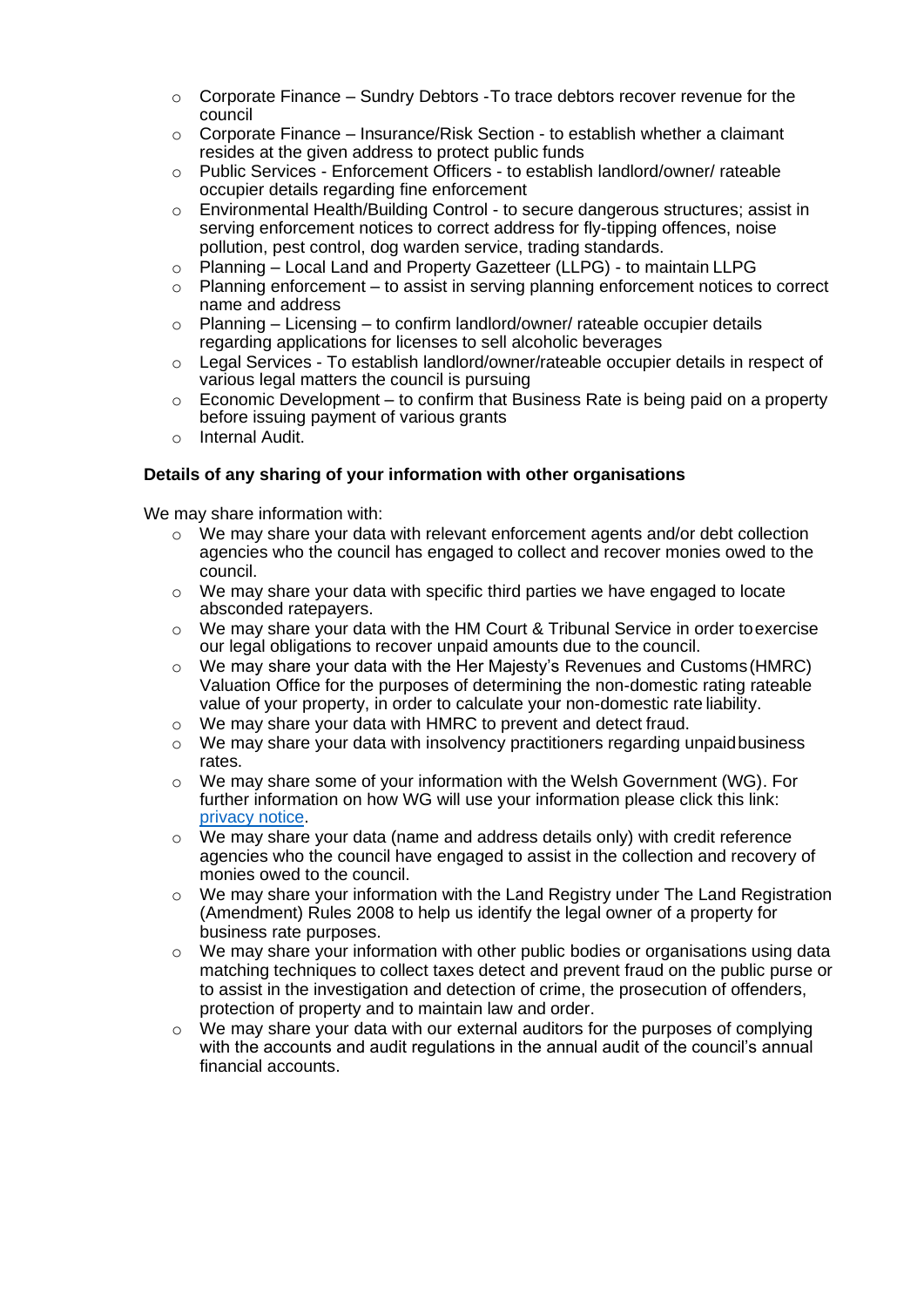#### **Details of any external Data processors**

HMRC Valuation Office may process your data regarding the assessment and appeals processes for rateable values of your non domestic property

The Insolvency Service may process your data if you apply for a moratorium under The Debt Respite Scheme (Breathing Space Moratorium and Mental Health Crisis Moratorium) (England and Wales) Regulations 2020.

## **Requests for information**

All recorded information held by Caerphilly County Borough Council may be subject to requests under the Freedom of Information Act 2000, Environmental Information Regulations 2004 and Data Protection legislation.

If the information you provide is subject to such a request, where possible Caerphilly County Borough Council will consult with you on its release. If you object to the release of your information we will withhold your information if the relevant legislation allows.

## **How long will we retain your information?**

#### **Details of retention period**

How long Caerphilly County Borough Council retains information is determined through statutory requirements or best practice.

Your personal data will be held for the life of your business rate account and liability or obligations to the council. Once a liability order has been obtained for a business rate debt there is no time limit relating to the collection of the amount and as such records need to be retained to continue with that action.

## **Your Rights (Inc Complaints Procedure)**

#### **Your rights under the Data Protection**

Data Protection gives data subjects (those who the information is about) a number of rights:

- The right of subject access Application forms for this process are available on our website: SAR [Form](http://www.caerphilly.gov.uk/CaerphillyDocs/Council-and-democracy/sar_form.aspx)
- The right to be informed
- The right of rectification
- The right to erasure
- The right to restrict processing
- The right to object
- The right to data portability
- Rights in relation to automated decision making and profiling.

Further information on your rights is available from: [www.ico.org.uk.](http://www.ico.org.uk/)

To enact your rights please contact the service area detailed on the top of this form.

#### **Complaints Procedure**

If you are unhappy with the way that Caerphilly County Borough Council has handled your request / information, you have the right of complaint. Please contact the Service Area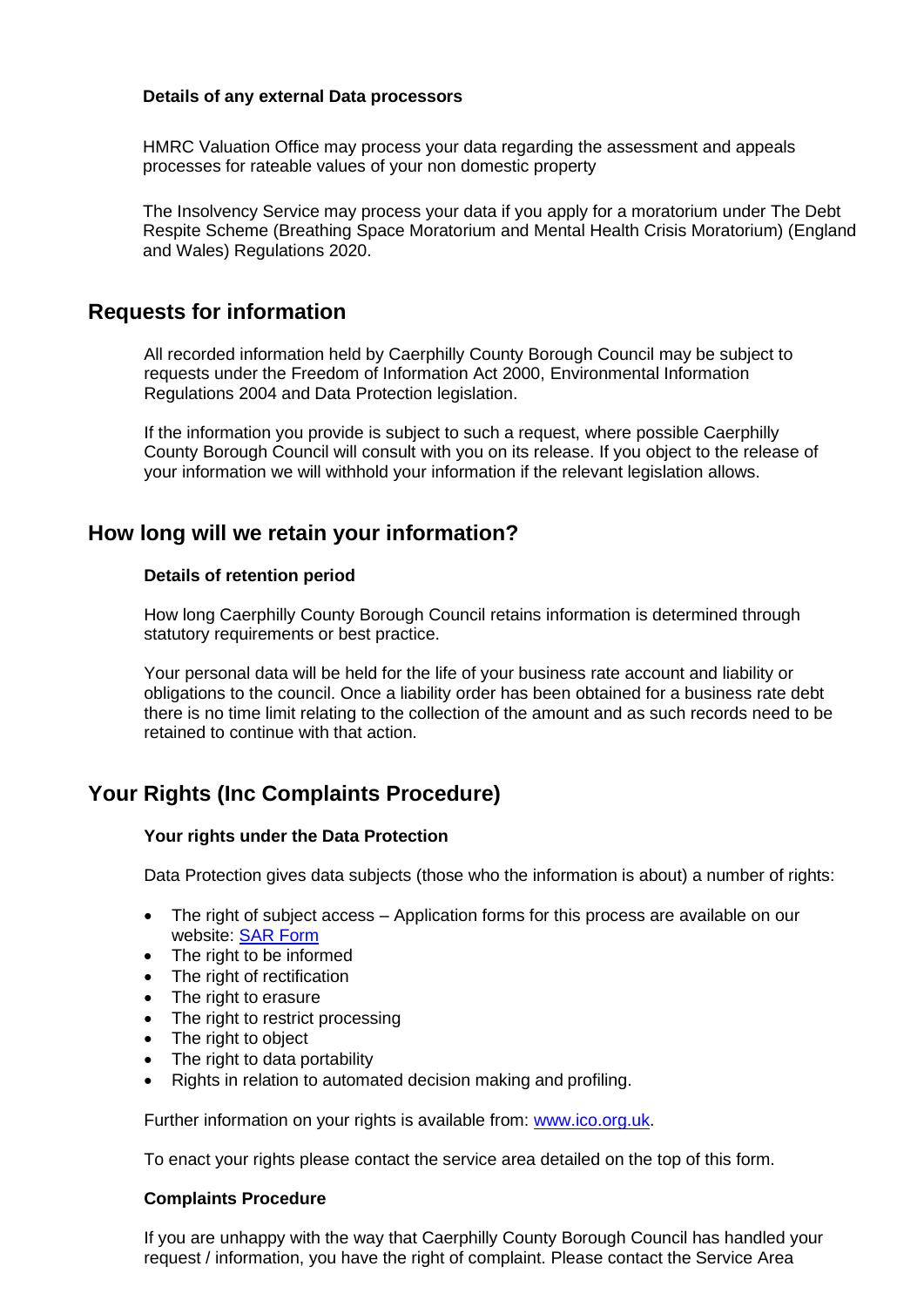detailed at the top of this document outlining your issues.

If you remain unhappy you also have a right of complaint to the Information Commissioner's Office. Please follow this link for further information on the complaints process.

[www.caerphilly.gov.uk/My-Council/Data-protection-and-freedom-of-information/Questions-](http://www.caerphilly.gov.uk/My-Council/Data-protection-and-freedom-of-information/Questions-)[and](http://www.caerphilly.gov.uk/My-Council/Data-protection-and-freedom-of-information/Questions-and-complaints)**[complaints](http://www.caerphilly.gov.uk/My-Council/Data-protection-and-freedom-of-information/Questions-and-complaints)**